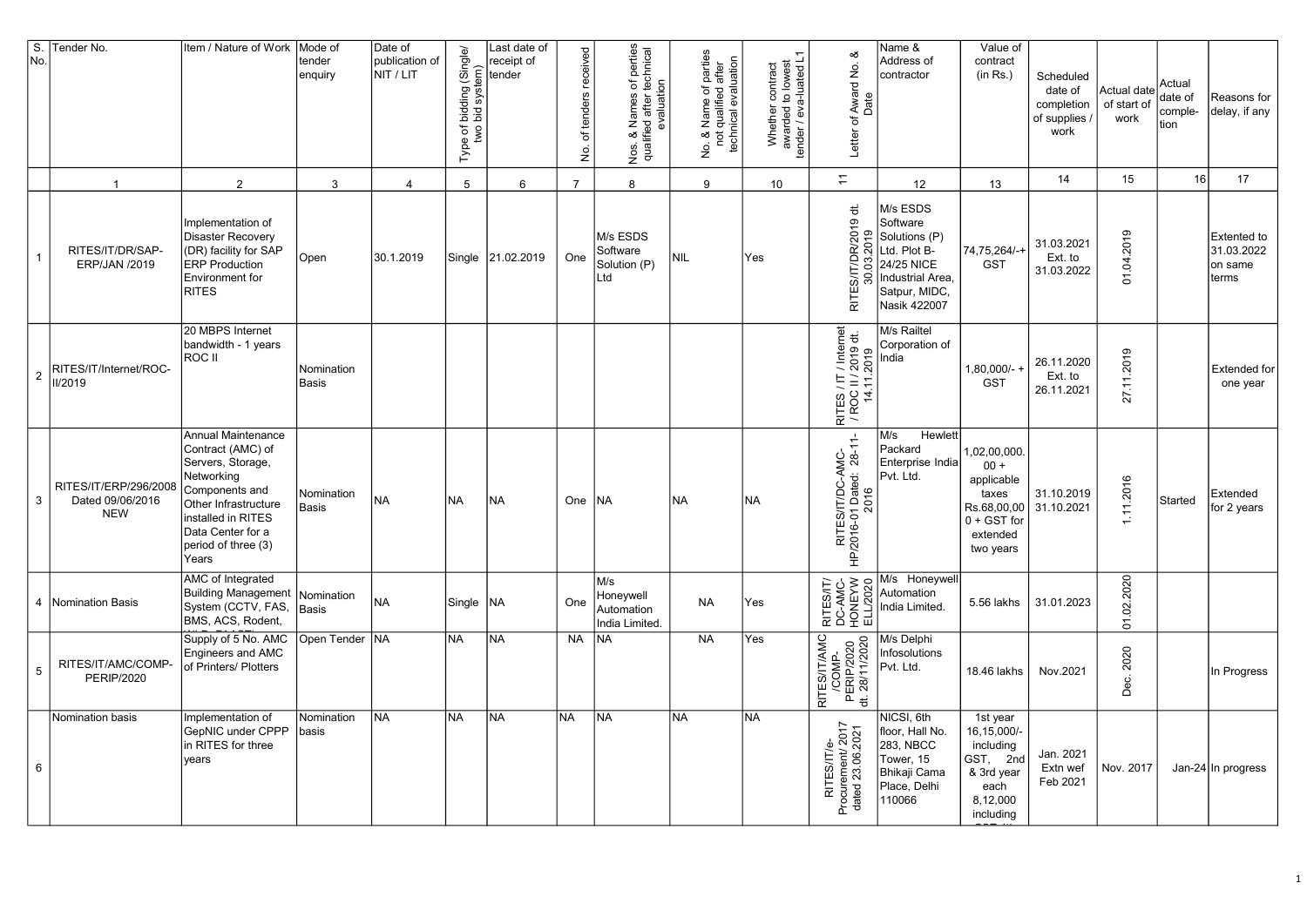| $\overline{s}$ .<br>No. | Tender No.                              | Item / Nature of Work   Mode of                                                                                                                     | tender<br>enquiry   | Date of<br>publication of<br>NIT / LIT | Type of bidding (Single/<br>two bid system) | Last date of<br>receipt of<br>tender        | No. of tenders received  | Nos. & Names of perties<br>qualified after technical<br>evaluation                                                                                           | No. & Name of parties<br>not qualified after<br>technical evaluation | Whether contract<br>awarded to lowest<br>tender / eva-luated L1 | య<br>Letter of Award No.<br>Date                  | Name &<br>Address of<br>contractor            | Value of<br>contract<br>(in Rs.)                             | Scheduled<br>date of<br>completion<br>of supplies<br>work | Actual date<br>of start of<br>work | Actual<br>date of<br>comple-<br>tion | Reasons for<br>delay, if any                                |
|-------------------------|-----------------------------------------|-----------------------------------------------------------------------------------------------------------------------------------------------------|---------------------|----------------------------------------|---------------------------------------------|---------------------------------------------|--------------------------|--------------------------------------------------------------------------------------------------------------------------------------------------------------|----------------------------------------------------------------------|-----------------------------------------------------------------|---------------------------------------------------|-----------------------------------------------|--------------------------------------------------------------|-----------------------------------------------------------|------------------------------------|--------------------------------------|-------------------------------------------------------------|
|                         | $\overline{1}$                          | 2                                                                                                                                                   | 3                   | $\overline{4}$                         | 5                                           | 6                                           | $\overline{7}$           | 8                                                                                                                                                            | 9                                                                    | 10 <sup>°</sup>                                                 | $\overline{1}$                                    | 12                                            | 13                                                           | 14                                                        | 15                                 | 16                                   | 17                                                          |
|                         | RITES/IT/Internet / ADDI<br>/2018       | Internet 40mbps (1:1)<br>bandwidth for ROC I<br>Additional 40 MBPS                                                                                  | Nomination          | <b>NA</b>                              | <b>NA</b>                                   | <b>NA</b>                                   | <b>NA</b>                | <b>NA</b>                                                                                                                                                    | <b>NA</b>                                                            | <b>NA</b>                                                       | RITES/IT/Internet<br>/ ADDL / 2017<br> 22.12.2017 | M/s Powergrid<br><mark>Corpn of India</mark>  | 10.8 lakhs +<br>taxes<br>Concluded<br>Rs. 5.62<br>lakhs p.a. | 3.1.2022<br>(Concl).<br>New wef<br>21/8/2020              |                                    | <mark>ongoing</mark>                 |                                                             |
| 8                       | RITES/IT/INTERNET/BS<br>NL/2018         | Internet bandwidth of<br>40 MBPS (1:1) for<br>ROC   Complex                                                                                         | Nomination<br>Basis | 2.2.2019                               |                                             |                                             |                          | M/s BSNL Ltd M/s BSNL                                                                                                                                        | Ltd                                                                  |                                                                 | In Progress                                       | M/s BSNL Ltd                                  | $10.8$ lakhs +<br>taxes                                      | 2.2.2022                                                  |                                    |                                      |                                                             |
| 9                       | RITES/IT/ERP/296/2008<br>dt. 16.04.2018 | Annual Maintenance<br>contract of servers<br>installed in RITES<br>Data Centre for a<br>period of 3 years                                           | nomination<br>basis | <b>NA</b>                              | INA.                                        | <b>NA</b>                                   | <b>NA</b>                | <b>INA</b>                                                                                                                                                   | <b>NA</b>                                                            | <b>NA</b>                                                       | RITES/IT/DC-AMC-<br>HP/2018-01 dt.<br>27.04.2018  | M/s Hawlett<br>Packart                        | 4499999.31<br>+ taxes                                        | 30.04.2021<br>Ext. to<br>30.10.2021                       | 01.05.2018                         |                                      | <b>Extended till</b><br>On going Oct. 2021 on<br>same terms |
| 10                      | RMI/NR/044/WEBHOST<br>NG/2018           | hosting services of<br>web bases "Inspection<br>Billing & Monitoring<br>System" (IBS) of QA<br>Division of RITES Ltd<br>for a period of 3<br>years. | Open tender         | 11.04.2018                             | single                                      | 27.04.2018<br>extended<br>upto<br>7.05.2018 | $\overline{\phantom{a}}$ | M/s Web<br>Werks India<br>$(P)$ Ltd.                                                                                                                         |                                                                      | <b>ves</b>                                                      |                                                   | M/s Web<br>Werks India (P)<br>Ltd.            | 15,99,254/-                                                  | June, 2021                                                |                                    | Completed                            |                                                             |
| 11                      | GeM                                     | Cyberoam ROC-I                                                                                                                                      | GeM                 | 1.11.18                                |                                             | 412.11.2018                                 | $\overline{4}$           | 1) MM9<br>Information<br>Technology<br>(P) Ltd.<br>$(2)$ Esteem<br>Technologies<br>$(3)$ VIBS<br>Infosol (P)<br>Ltd.<br>(4) Pentacle<br>ITC <sub>2</sub> 141 |                                                                      | yes                                                             | GEMC-511687747605004<br>dt. 19.11.2018            | MM9<br>Information<br>Technologies<br>(P) Ltd | 21,68,000/-                                                  | Dec.2021                                                  |                                    | On going                             |                                                             |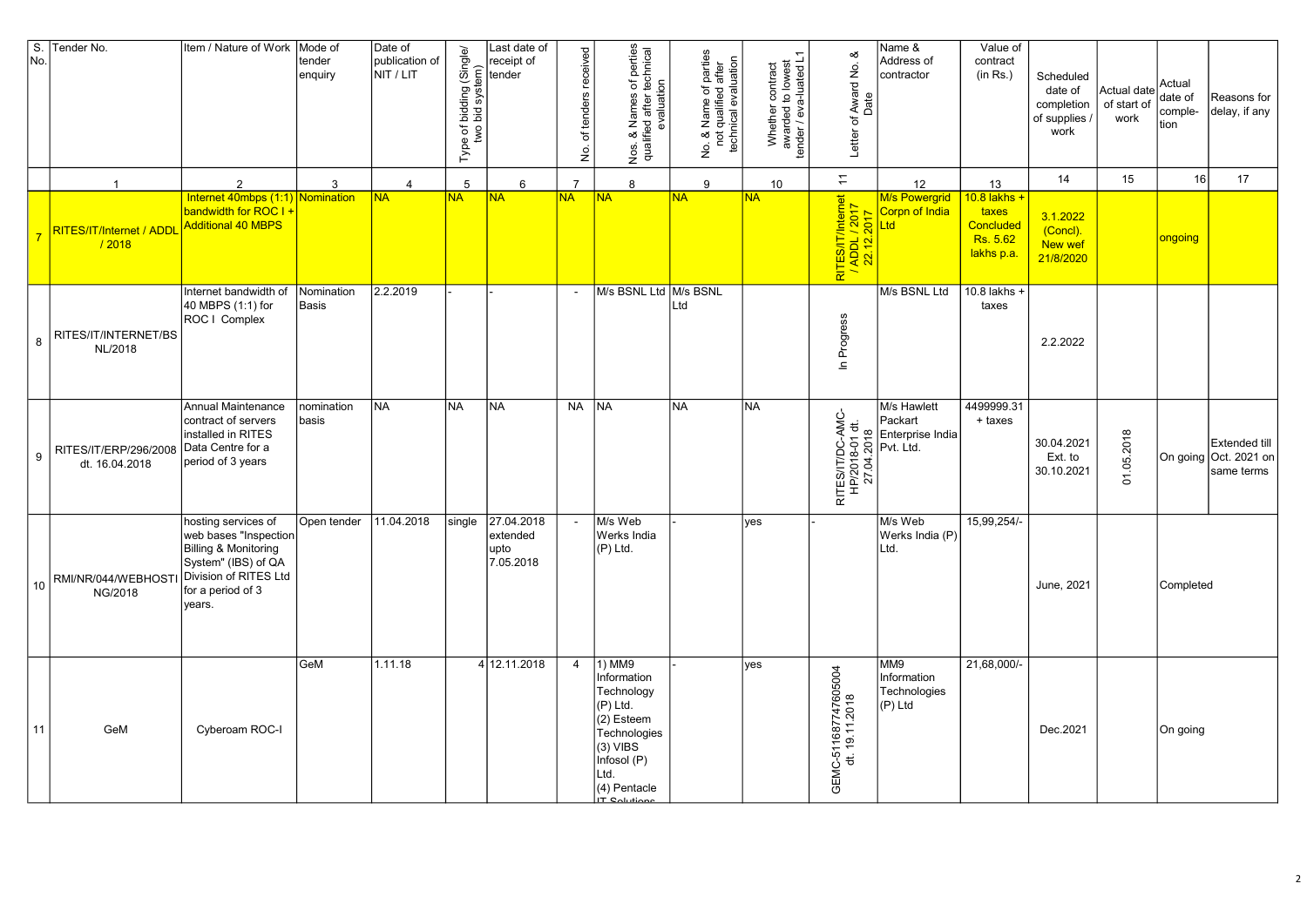| $\overline{\mathsf{S}}$ .<br>No. | Tender No.                                                             | Item / Nature of Work                                                                                                              | Mode of<br>tender<br>enquiry | Date of<br>publication of<br>NIT / LIT | f bidding (Single/<br>bid system)<br>Type of <b>I</b><br>two <b>I</b> | Last date of<br>receipt of<br>tender | of tenders received<br>б. | of perties<br>technical<br>Nos. & Names of p<br>qualified after tech<br>evaluation<br>Nos.   | parties<br>after<br>No. & Name of parties<br>not qualified after<br>technical evaluation<br>No. &<br>not o | Whether contract<br>awarded to lowest<br>tender / eva-luated L1 | య<br>Award No.<br>$\mathbf{\tilde{c}}$<br>Letter                     | Name &<br>Address of<br>contractor                                                                                                              | Value of<br>contract<br>(in Rs.)                                         | Scheduled<br>date of<br>completion<br>of supplies<br>work | Actual date<br>of start of<br>work | Actual<br>date of<br>comple-<br>tion | Reasons for<br>delay, if any               |
|----------------------------------|------------------------------------------------------------------------|------------------------------------------------------------------------------------------------------------------------------------|------------------------------|----------------------------------------|-----------------------------------------------------------------------|--------------------------------------|---------------------------|----------------------------------------------------------------------------------------------|------------------------------------------------------------------------------------------------------------|-----------------------------------------------------------------|----------------------------------------------------------------------|-------------------------------------------------------------------------------------------------------------------------------------------------|--------------------------------------------------------------------------|-----------------------------------------------------------|------------------------------------|--------------------------------------|--------------------------------------------|
|                                  | $\overline{1}$                                                         | 2                                                                                                                                  | 3                            | $\overline{4}$                         | 5                                                                     | 6                                    | $\overline{7}$            | 8                                                                                            | 9                                                                                                          | 10                                                              | $\overline{z}$                                                       | 12                                                                                                                                              | 13                                                                       | 14                                                        | 15                                 | 16                                   | 17                                         |
|                                  | 12   corporate mailing (NICSI)                                         | Providing<br>infrastructure &<br>services for corporate<br>mailing                                                                 | Nomination<br><b>Basis</b>   | <b>NA</b>                              | <b>NA</b>                                                             | <b>NA</b>                            | <b>NA</b>                 | <b>NA</b>                                                                                    | <b>NA</b>                                                                                                  | <b>NA</b>                                                       | Proforma invoice No.<br>PMI/HR/8/889 dt.<br>13.03.2019               | NICSI, 6th<br>floor, Hall No.<br>283, NBCC<br>Tower, 15<br>Bhikaji Cama<br>Place, Delhi<br>110066                                               | $749000 +$<br>taxes for<br>2019-20                                       | 31.3.2021                                                 |                                    |                                      | <b>Extension is</b><br>On going in process |
| 13                               | RITES/IT/ISO-<br>27001/1/2018                                          | SELECTION OF<br><b>CERTIFICATION</b><br>AGENCY FOR ISO-<br>27001:2013<br><b>CERTIFICATION AT</b><br><b>RITES LIMITED</b>           | Quotation                    | 14-09-2018                             | <b>NA</b>                                                             | 23.10.2018                           | 4                         | a. TUV SUD<br>South Asia<br>Pvt. Ltd.<br>b. Maverick<br>Quality<br>Advisory<br>Services Pvt. |                                                                                                            | Extended+R<br>:W+K17                                            | RITES/IT/ISO<br>27001/1/2018<br>Dated: 14/12/201                     | M/s TUV-SUD<br>South Asia<br><b>Private Limited</b><br>374 Udyog<br>Vihar, Phase-II,<br>Gurugram,<br>Haryana-                                   | Rs<br>274350.00<br>(Rupees<br>Two Lakh<br>Seventy<br>Four<br>Thousand    | Dec-21                                                    |                                    |                                      |                                            |
| 14                               |                                                                        | Class III DSC                                                                                                                      | limited                      |                                        | single                                                                |                                      | 3                         | 1. M/s<br>Verasys<br>Technolgies<br>(P) Ltd.<br>2. M/s GNFC<br>Ltd. (n) Code                 |                                                                                                            | N/A                                                             |                                                                      | M/s GNFC Ltd.<br>403, GNFC Info<br>Tower,<br>Ahmedabad                                                                                          | Rs.10,35,00<br>$0 + GST$                                                 | Apr-23                                                    | 6.1.2020 5.1.2023                  |                                      |                                            |
| 15                               | RITES/IT/ERP/SAP/JAN<br>2018                                           | Appointment of<br>service provider for<br>providing SAP ERP<br>Application<br>maintenance &<br>support services at<br><b>RITES</b> | Open tender                  | 01.06.2019                             | Single                                                                | 26.06.2019                           |                           | 1) M/s<br>SilverTouch<br>Technologies,<br>$ 2)$ M/s<br>VistaramLtd.                          | M/s Vistarem Yes<br>Ltd.                                                                                   |                                                                 | AP/AMS20<br>ରା<br>Q<br><b>RITES/IT/ERP</b>                           | M/s Silver<br>Touch<br>으 Technologies<br>Ltd, 2nd floor,<br>g Saffron Tower,<br>Near Panchwati<br>Circle,<br>Ahmedabad,<br><b>Gujrat 380006</b> | Rs.1960000<br>$0/-+GST$                                                  | 13.08.2021                                                | 08.2019<br>4                       | ongoing                              |                                            |
| 16                               | RITES/IT/EOFFICE/369/<br>2019 DATED 23/12/2019 Application for 5 years | Hosting of E-office                                                                                                                | Nomination                   |                                        | Single                                                                |                                      |                           | M/S RAILTEL<br>CORPORATI<br>ON OF INDIA<br>LTD.,<br>GURGAON                                  |                                                                                                            |                                                                 | 96<br>可<br>:S/IT/EOFFICE<br>/2019 DATED<br>23/12/2019<br>RITES<br>9/ | <b>M/S RAILTEL</b><br><b>CORPORATIO</b><br>စ္တ N OF INDIA<br>.TD.,<br><b>GURGAON</b>                                                            | 28,00,000/-<br>+ GST                                                     | 31.10.2024                                                | ၜ<br>$-201$<br>$\dot{z}$<br>5      |                                      |                                            |
| 17                               | RITES/IT/WEBSITE/2019 Hosting Services for                             | RITES Website and<br>Applications for 1 year<br>+ Extended for further<br>period of 2 years                                        | Nomination                   |                                        | Single                                                                |                                      |                           | M/S RAILTEL<br>CORPORATI<br>ON OF INDIA<br>LTD., PLOT<br>NO.<br>143, SECTOR-                 |                                                                                                            |                                                                 | 히                                                                    | $\overline{\Omega}$ M/S RAILTEL<br>Ш CORPORATIO<br>N OF INDIA<br>LTD., PLOT<br>ш́ NO.<br>143, SECTOR-                                           | 11,30,000/-<br>$+$ GST :<br>Extension<br>Value<br>22,60,000/-<br>$+$ GST | 31.08.2020<br>31.08.2022                                  | 09.2019<br>5                       | Extende<br>ld.                       |                                            |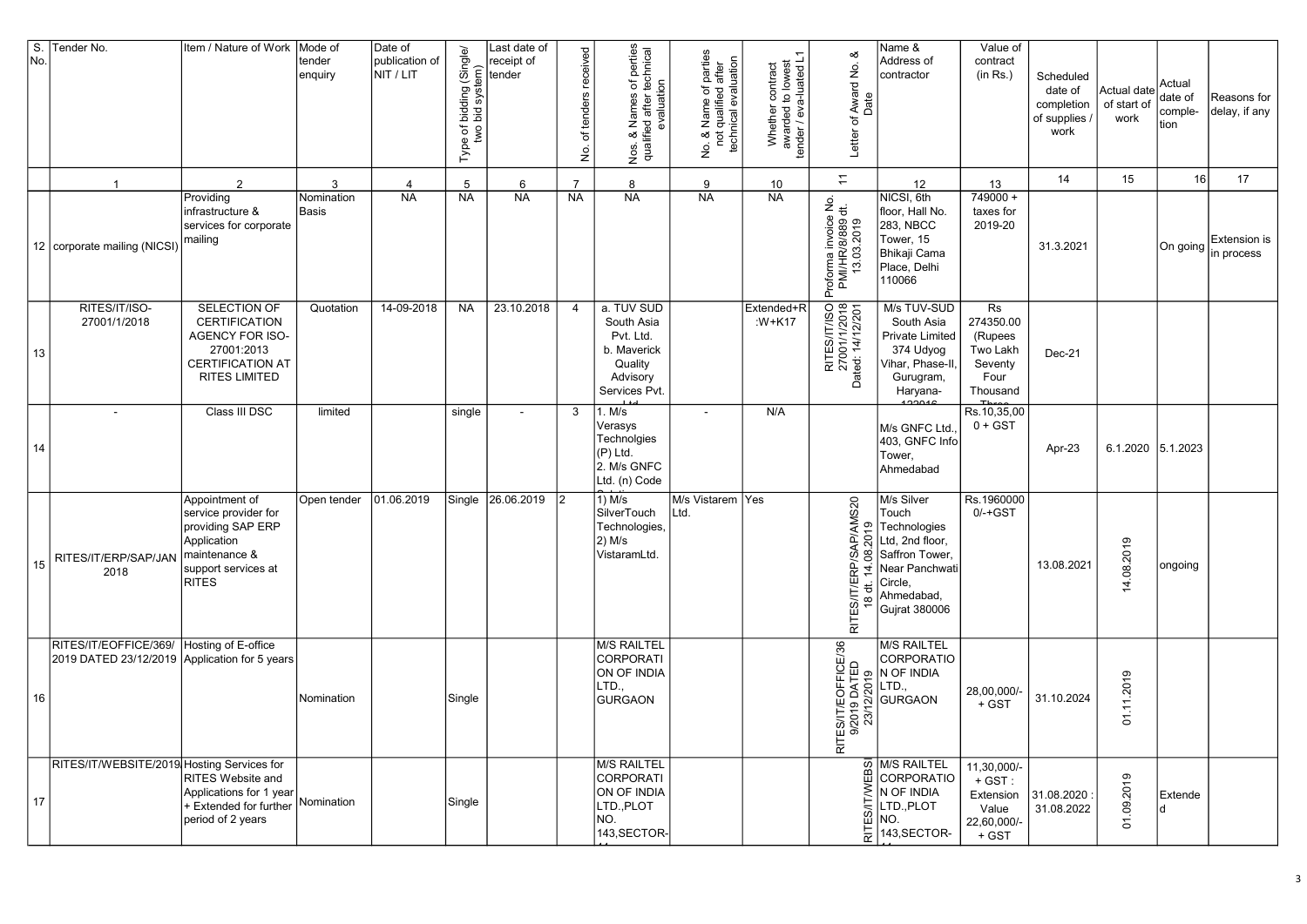| No. | S. Tender No.                           | Item / Nature of Work                                                                                                                                        | Mode of<br>tender<br>enquiry | Date of<br>publication of<br>NIT / LIT | f bidding (Single/<br>bid system)<br>Type of I<br>two I | Last date of<br>receipt of<br>tender | of tenders received<br>$\dot{\mathsf{S}}$ | k Names of perties<br>ied after technical<br>evaluation<br>Nos. & Names of<br>qualified after to<br>Nos. | No. & Name of parties<br>not qualified after<br>technical evaluation | Whether contract<br>awarded to lowest<br>tender / eva-luated L1 | య<br>Award No.<br>Date<br>Letter of                            | Name &<br>Address of<br>contractor                                                                                                                                                                                                                                                                                                  | Value of<br>contract<br>(in Rs.) | Scheduled<br>date of<br>completion<br>of supplies /<br>work | Actual date<br>of start of<br>work | Actual<br>date of<br>comple-<br>tion | Reasons for<br>delay, if any |
|-----|-----------------------------------------|--------------------------------------------------------------------------------------------------------------------------------------------------------------|------------------------------|----------------------------------------|---------------------------------------------------------|--------------------------------------|-------------------------------------------|----------------------------------------------------------------------------------------------------------|----------------------------------------------------------------------|-----------------------------------------------------------------|----------------------------------------------------------------|-------------------------------------------------------------------------------------------------------------------------------------------------------------------------------------------------------------------------------------------------------------------------------------------------------------------------------------|----------------------------------|-------------------------------------------------------------|------------------------------------|--------------------------------------|------------------------------|
|     |                                         | $\overline{2}$                                                                                                                                               | 3                            | $\overline{4}$                         | 5                                                       | 6                                    | $\overline{7}$                            | 8                                                                                                        | 9                                                                    | 10                                                              | $\overline{z}$                                                 | 12                                                                                                                                                                                                                                                                                                                                  | 13                               | 14                                                          | 15                                 | 16                                   | 17                           |
| 18  | RITES/IT/ANTIVIRUS/R<br>OC-1/2020       | Procurements of<br>Quick Heal (Segrite<br>EPS) Endpoint<br>subscription & onsite<br>support for one year<br>in ROC-I.                                        | GeM                          |                                        |                                                         |                                      |                                           | M/s Mikroz<br>AS Solutions                                                                               |                                                                      |                                                                 | GEMC-51<br>1687718828212                                       | $\left[\begin{matrix} 1 \\ 0 \\ 0 \end{matrix}\right]$ M/s Mikroz AS<br>$\frac{20}{2}$ Solutions                                                                                                                                                                                                                                    | 415000.00<br>incl. of GST        | 01.02.2022                                                  | 02.02.2021                         |                                      | In Progress                  |
| 19  | RITES/IT/ANTIVIRUS/R<br>OC-2/2020       | Procurements of<br>Quick Heal (Seqrite<br>EPS) Endpoint<br>subscription & onsite<br>support for one year<br>in ROC-I.                                        | GeM                          |                                        |                                                         |                                      |                                           | M/s Mikroz<br>AS Solutions                                                                               |                                                                      |                                                                 | GEMC-s1<br>1687749772653                                       | a<br>al M/s Mikroz AS<br>$\frac{27}{27}$<br>Solutions                                                                                                                                                                                                                                                                               | 124500.00<br>incl. of GST        | 31.12.2021                                                  | 01.01.2021                         |                                      | In Progress                  |
| 20  | RITES/IT/MR/Dashboard<br>& App/Tender 3 | Design, development<br>Hosting &<br>Maintenance for 3<br>years of integrated<br>web dashboard based<br>website with mobile                                   | Limited                      | 16.08.2019                             | two<br>packet<br>system                                 | 04.09.2019                           | $\overline{2}$                            | M/s ANJ<br>Creations and<br>M/s Outline<br>India Pvt. Ltd.                                               |                                                                      |                                                                 | RITES/IT/MR/Da<br>shBoard&App/T<br>ender-3 dated<br>12/06/2020 | M/s ANJ<br><b>Creations Pvt</b><br>Ltd. Rajouri<br>Garden Nes<br>Delhi                                                                                                                                                                                                                                                              | 71.17 lacs<br>incl. GST          | $Jun-23$                                                    | <b>Jun-20</b>                      |                                      |                              |
| 21  | RITES/IT/MoR/SeeMySta<br>tion/Tender-4  | ᡂ <del>ᢢ᠋ᡕ᠂</del> ᠊ᡆᡃᠦ <b>ᠹ</b> ᡡ<br>ment, Hosting &<br>Maintenance for 3<br>years of integrated<br>web dash-board<br>based website with<br>mobile app named | Limited                      | 26.8.2019                              | two<br>packet<br>system                                 | 17.9.2019                            | 6                                         | M/s Amity<br>Software<br>Systems<br>Ltd., M/s ANJ<br><b>Creations Pvt</b><br>Ltd, M/s                    | M/s Silver<br>Touch<br>Technologies<br>Ltd.                          | Yes                                                             | RITES/IT/MOR/<br>SeeMyStation/T<br>ender_4 dated<br>04/06/2020 | M/s ANJ<br>Creations Pvt.<br>Ltd. Rajouri<br>Garden Nes<br>Delhi                                                                                                                                                                                                                                                                    | 43.06 lacs +<br><b>GST</b>       | $Jun-23$                                                    | <b>Jun-20</b>                      |                                      |                              |
| 22  | RITES/IT/DC/AMC/DP/201AMC of Data       | Protector Installed in<br>Data Center                                                                                                                        | Nomination                   |                                        | Single                                                  |                                      |                                           |                                                                                                          | M/s Micro<br>Focus<br>Software<br>Solutions India<br>Pvt. Ltd.       |                                                                 | RITES/IT/ANTIV<br>IRUS/ROC-                                    | M/s Micro Focus<br>o Software<br>Solutions India<br>Pvt. Ltd.<br>Bangalore                                                                                                                                                                                                                                                          | 2.27 lacs +<br><b>GST</b>        | 30.06.2022 01.07.2020                                       |                                    |                                      |                              |
| 23  | RITES/IT/Internet/ROC-<br>II/2019       | 20 MBPS Internet<br>bandwidth - 3 years<br>ROC II                                                                                                            | Nomination<br>Basis          |                                        |                                                         |                                      |                                           |                                                                                                          |                                                                      |                                                                 | ITES / IT / Internet /<br>ROC II / 2019 dt.<br>16/05/2019<br>ᄒ | M/s Powergrid<br>Corpn.,<br>Gurgaon                                                                                                                                                                                                                                                                                                 | 5,79,968/- +<br><b>GST</b>       | May. 2022                                                   | 2019<br>May.                       |                                      | ongoing                      |
| 24  | RITES/IT/INTERNET-<br>MGM/ROC-II/2019   | AMC of Cyberoam<br>ROC-II for a period of  Quotation<br>3 years                                                                                              |                              |                                        |                                                         |                                      |                                           |                                                                                                          |                                                                      |                                                                 |                                                                | $\frac{1}{100}$<br>$\frac{1}{100}$<br>$\frac{1}{100}$<br>$\frac{1}{100}$<br>$\frac{1}{100}$<br>$\frac{1}{100}$<br>$\frac{1}{100}$<br>$\frac{1}{100}$<br>$\frac{1}{100}$<br>$\frac{1}{100}$<br>$\frac{1}{100}$<br>$\frac{1}{100}$<br>$\frac{1}{100}$<br>$\frac{1}{100}$<br>$\frac{1}{100}$<br>$\frac{1}{100}$<br>$\frac{1}{100}$<br> | $ 2,90,000/$ -+<br><b>GST</b>    | 30.08.2021                                                  | $\mathbf{I}$                       |                                      | Ongoing                      |

4